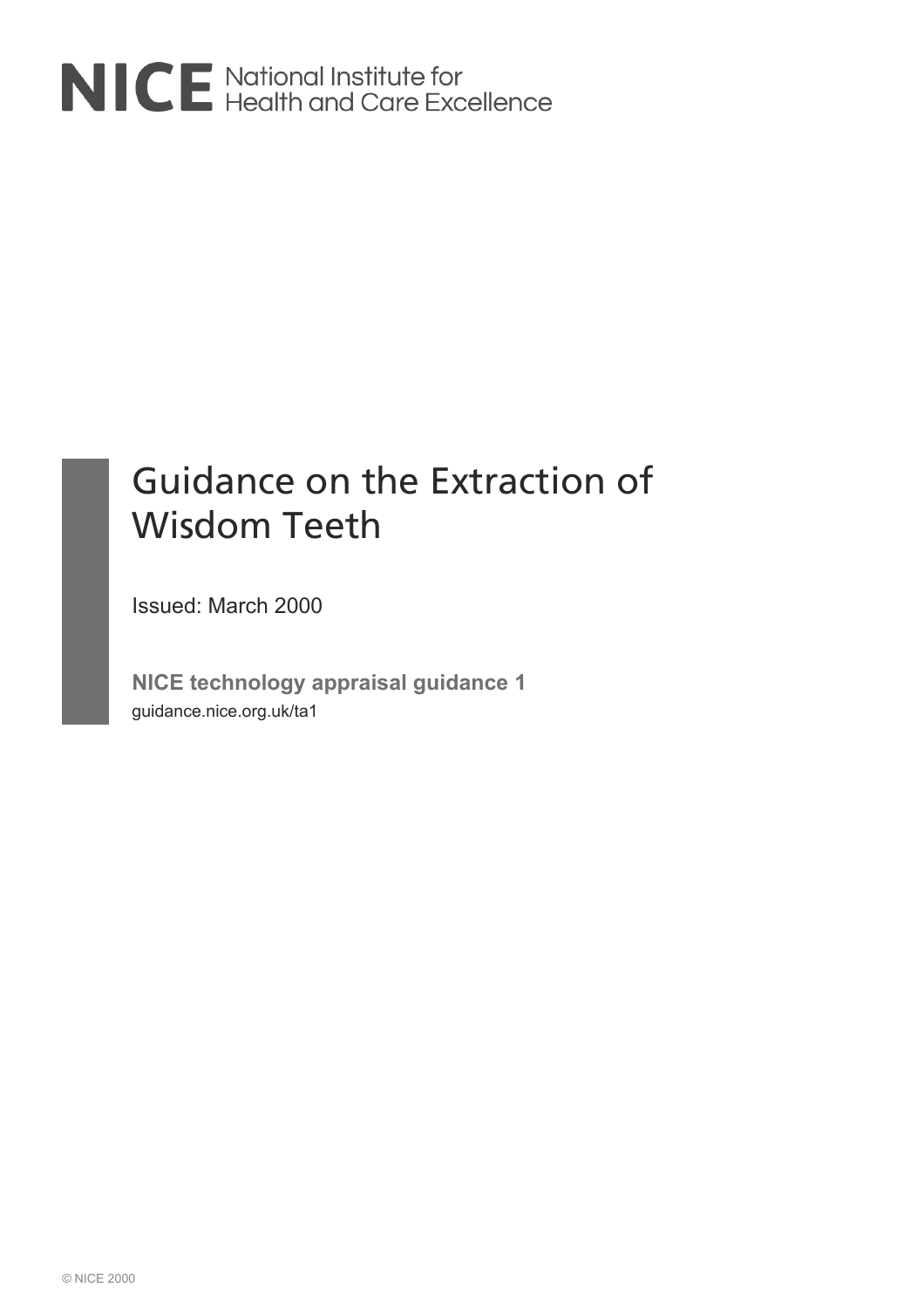m.

# **Contents**

|                                                                                | $\overline{4}$ |
|--------------------------------------------------------------------------------|----------------|
|                                                                                | 5              |
|                                                                                | 6              |
|                                                                                |                |
|                                                                                |                |
|                                                                                |                |
|                                                                                |                |
|                                                                                |                |
| Appendix B. Documentation and Opinion Available to the Appraisal Committee  13 |                |
|                                                                                |                |
|                                                                                |                |
|                                                                                |                |
|                                                                                |                |
|                                                                                |                |
|                                                                                |                |
|                                                                                |                |
|                                                                                |                |
|                                                                                |                |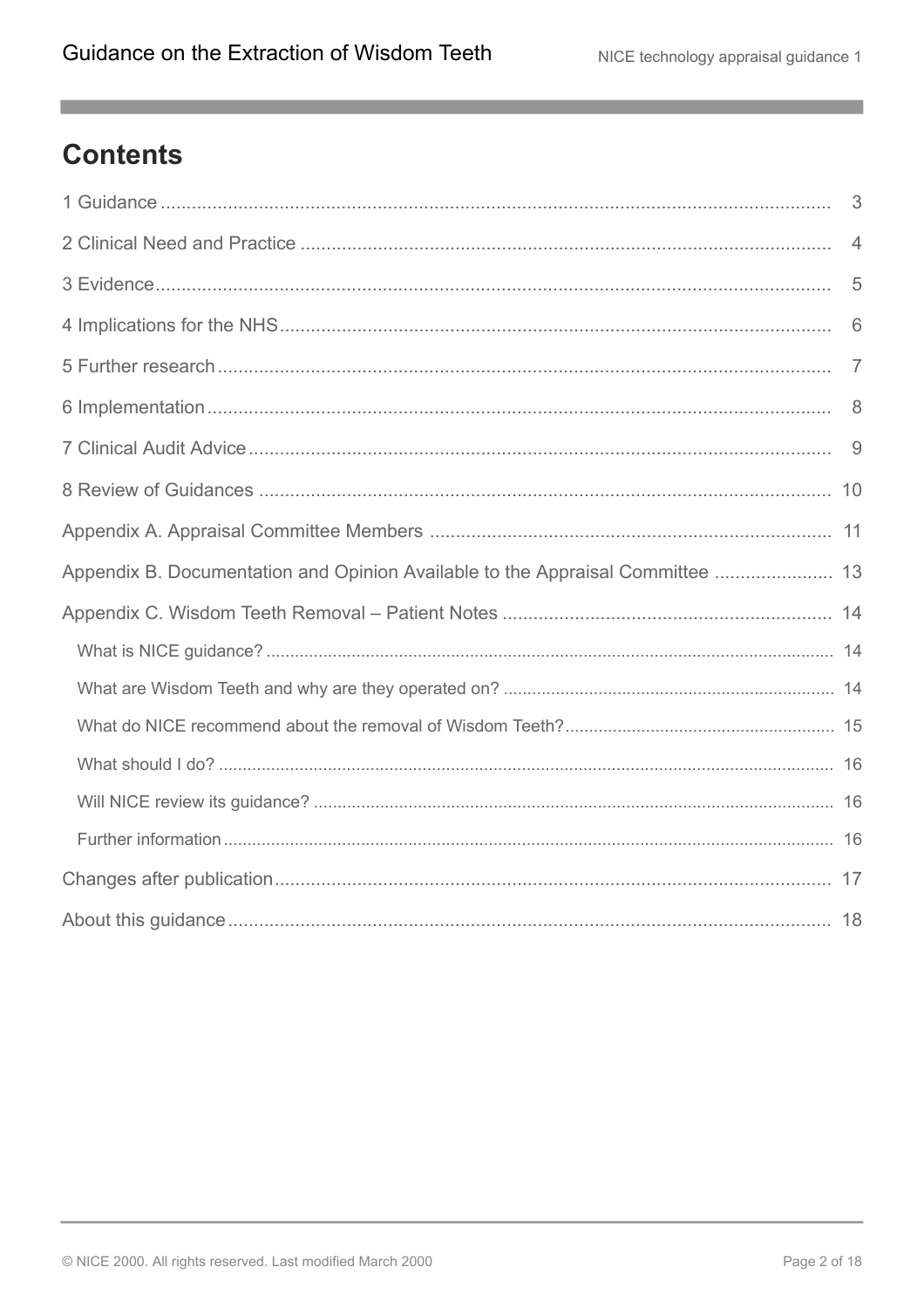# <span id="page-2-0"></span>**1 Guidance**

- 1.1 The practice of prophylactic removal of pathology-free impacted third molars should be discontinued in the NHS.
- 1.2 The standard routine programme of dental care by dental practitioners and/or paraprofessional staff, need be no different, in general, for pathology free impacted third molars (those requiring no additional investigations or procedures).
- 1.3 Surgical removal of impacted third molars should be limited to patients with evidence of pathology. Such pathology includes unrestorable caries, nontreatable pulpal and/or periapical pathology, cellulitis, abcess and osteomyelitis, internal/external resorption of the tooth or adjacent teeth, fracture of tooth, disease of follicle including cyst/tumour, tooth/teeth impeding surgery or reconstructive jaw surgery, and when a tooth is involved in or within the field of tumour resection.
- 1.4 Specific attention is drawn to plaque formation and pericoronitis. Plaque formation is a risk factor but is not in itself an indication for surgery. The degree to which the severity or recurrence rate of pericoronitis should influence the decision for surgical removal of a third molar remains unclear. The evidence suggests that a first episode of pericoronitis, unless particularly severe, should not be considered an indication for surgery. Second or subsequent episodes should be considered the appropriate indication for surgery.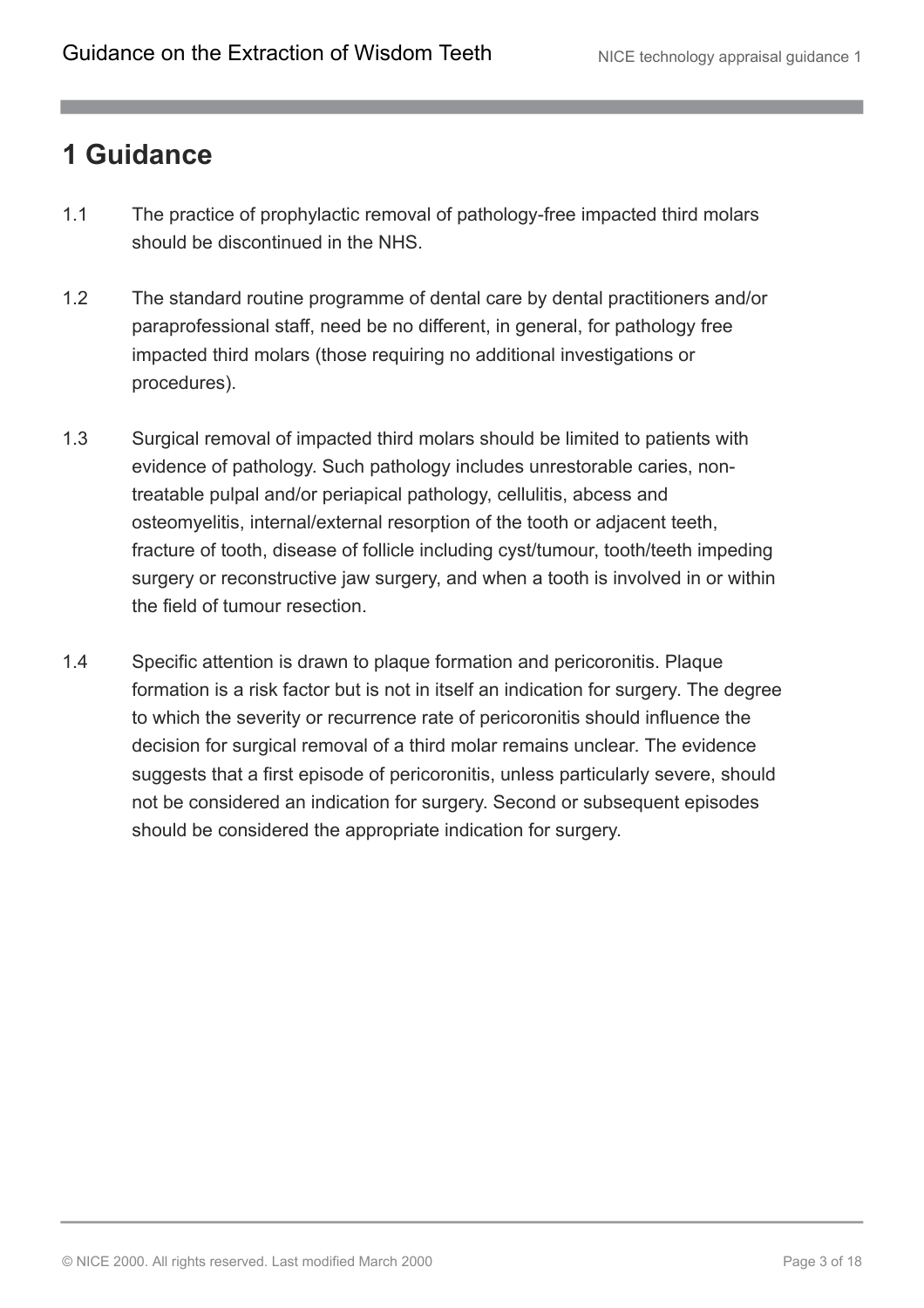### <span id="page-3-0"></span>**2 Clinical Need and Practice**

- 2.1 Permanent molar teeth normally erupt from the age of six onwards, with the third molars (wisdom teeth) being the last to erupt, usually between the ages of eighteen and twenty four years. Wisdom teeth may erupt normally into correct dental alignment and function or conversely develop in non- or minimally functional positions. Impaction occurs when there is prevention of complete eruption due to lack of space, obstruction or development in an abnormal position. This may result in a tooth erupting partially or not at all. Wisdom teeth can also be impacted, either erupting partially or not at all. Impaction may be associated with pathological changes including pericoronitis, an increased risk of caries and periodontal disease in adjacent teeth, and orthodontic problems in later life.
- <span id="page-3-2"></span>2.2 Removal of wisdom teeth is one of the most common surgical procedures performed in the UK. Current practice includes both the removal of impacted third molars causing pathological changes as well as the early prophylactic removal of pathology-free impacted third molars. Wide variations in the rates of this latter procedure across the country, which suggest that in the past, up to 44% of wisdom teeth removals and prophylactic surgery may have been inappropriate, have been reported. However, in recent years, changes in the practice of removal of wisdom teeth may have taken place in response to Faculty of Dental Surgery, Royal College of Surgeon's guidelines.<sup>[[1](#page-3-1)]</sup> Even so, some 22% of procedures may still be inappropriate. In 1994/95 there were approximately 36,000 inpatient and 60,000 day case admissions in England. More recent figures (1998/99) for Wales indicate that there were up to 3000 procedures. It is estimated that the total cost to the NHS in England and Wales of wisdom teeth extractions is up to £12 million per year.

<span id="page-3-1"></span><sup>[</sup>[1](#page-3-2)] *Current clinical practice and parameters of care: The management of patients with third molar teeth.* Faculty of Dental Surgery of the Royal College of Surgeons September 1997.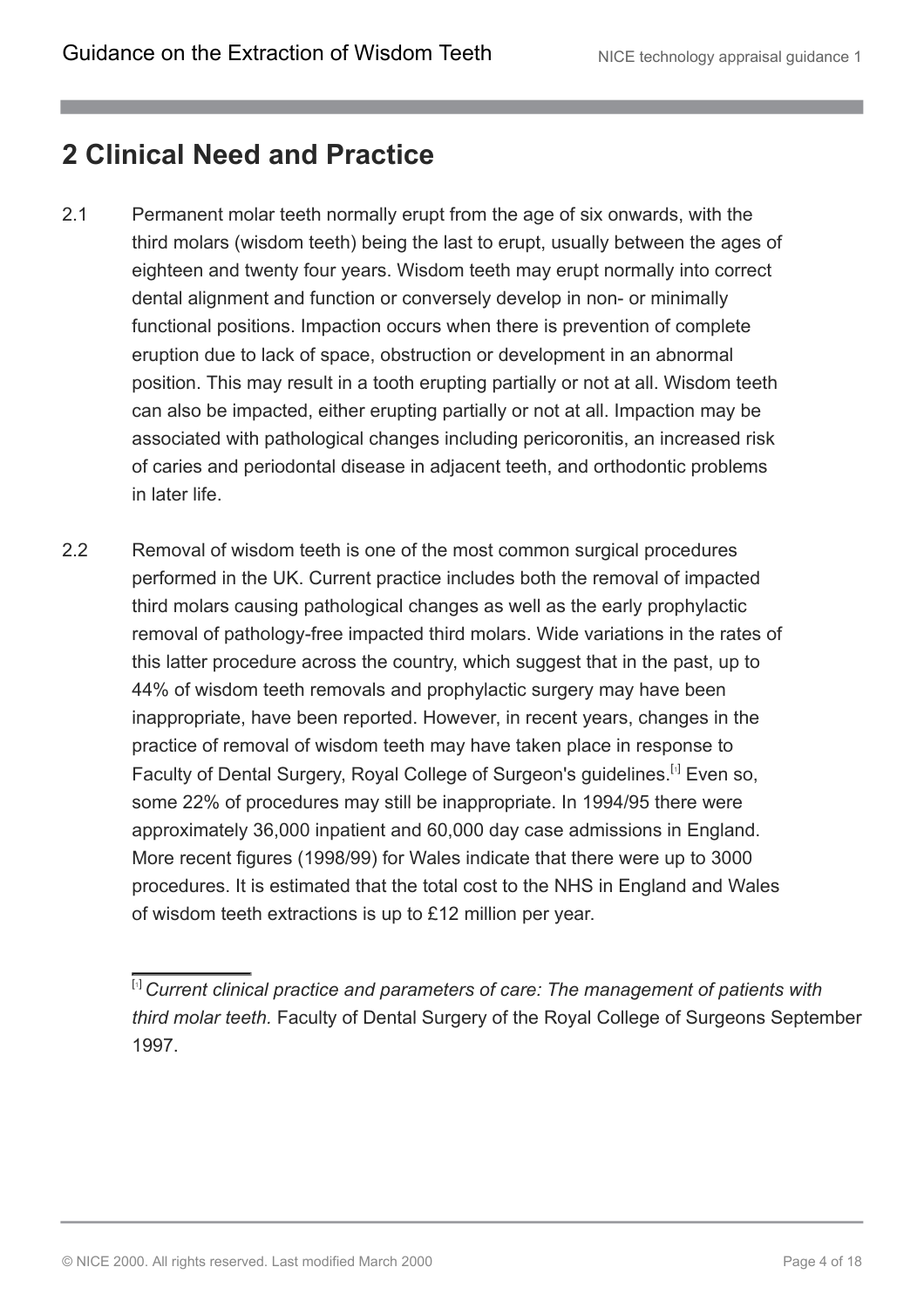### <span id="page-4-0"></span>**3 Evidence**

- 3.1 There is no reliable research evidence to support a health benefit to patients from the prophylactic removal of pathology-free impacted third molar teeth.
- 3.2 Every procedure for the removal of an impacted third molar carries risk for the patient, including temporary or permanent nerve damage, alveolar osteitis, infection and haemorrhage as well as temporary local swelling, pain and restricted mouth opening. There are also risks associated with the need for general anaesthesia in some of these procedures, including rare and unpredictable death. Such patients are therefore being exposed to the risk of undertaking a surgical procedure unnecessarily.
- 3.3 A list of the source documentation and opinion made available to the Appraisal Committee is attached as [Appendix B](http://publications.nice.org.uk/guidance-on-the-extraction-of-wisdom-teeth-ta1/appendix-b-documentation-and-opinion-available-to-the-appraisal-committee).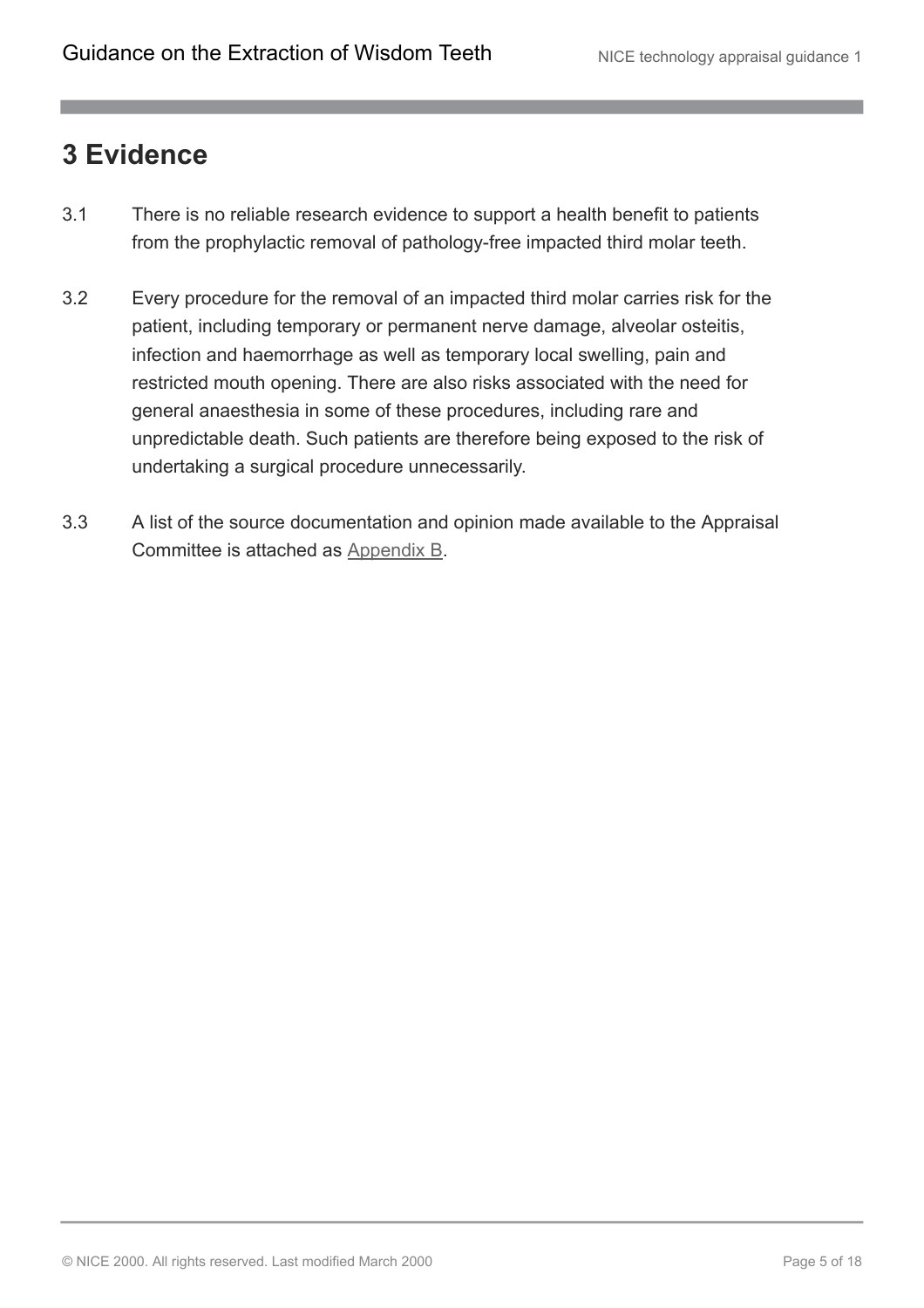### <span id="page-5-0"></span>**4 Implications for the NHS**

- 4.1 Given the uncertainty in current rates of prophylactic removal of pathology-free impacted third molars, it is difficult to precisely quantify the budget impact of discontinuation of this practice. However, based on 1994/95 data, this could result in an opportunity to release capacity in the specialty with a value of up to £5 million (NHS in England & Wales)
- 4.2 The number of patients waiting for this operation, in England and Wales might change, if waiting lists are reviewed using this guidance.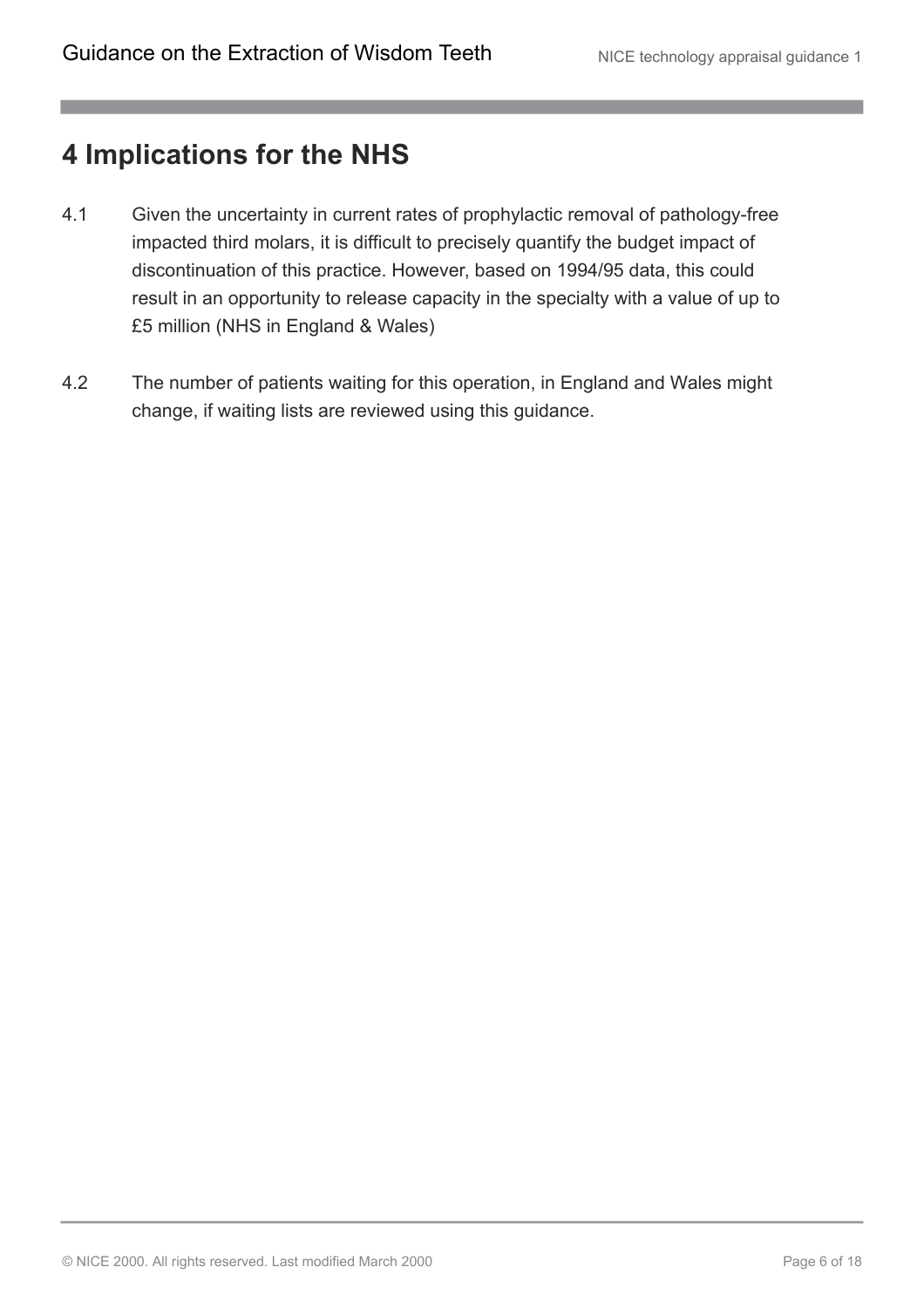### <span id="page-6-0"></span>**5 Further research**

5.1 There are two ongoing randomised controlled trials (in the United States and in Denmark) comparing prophylactic extraction of wisdom teeth with management by deliberate retention. The results of these trials will be reviewed by the Institute to establish whether they have a material impact on this guidance.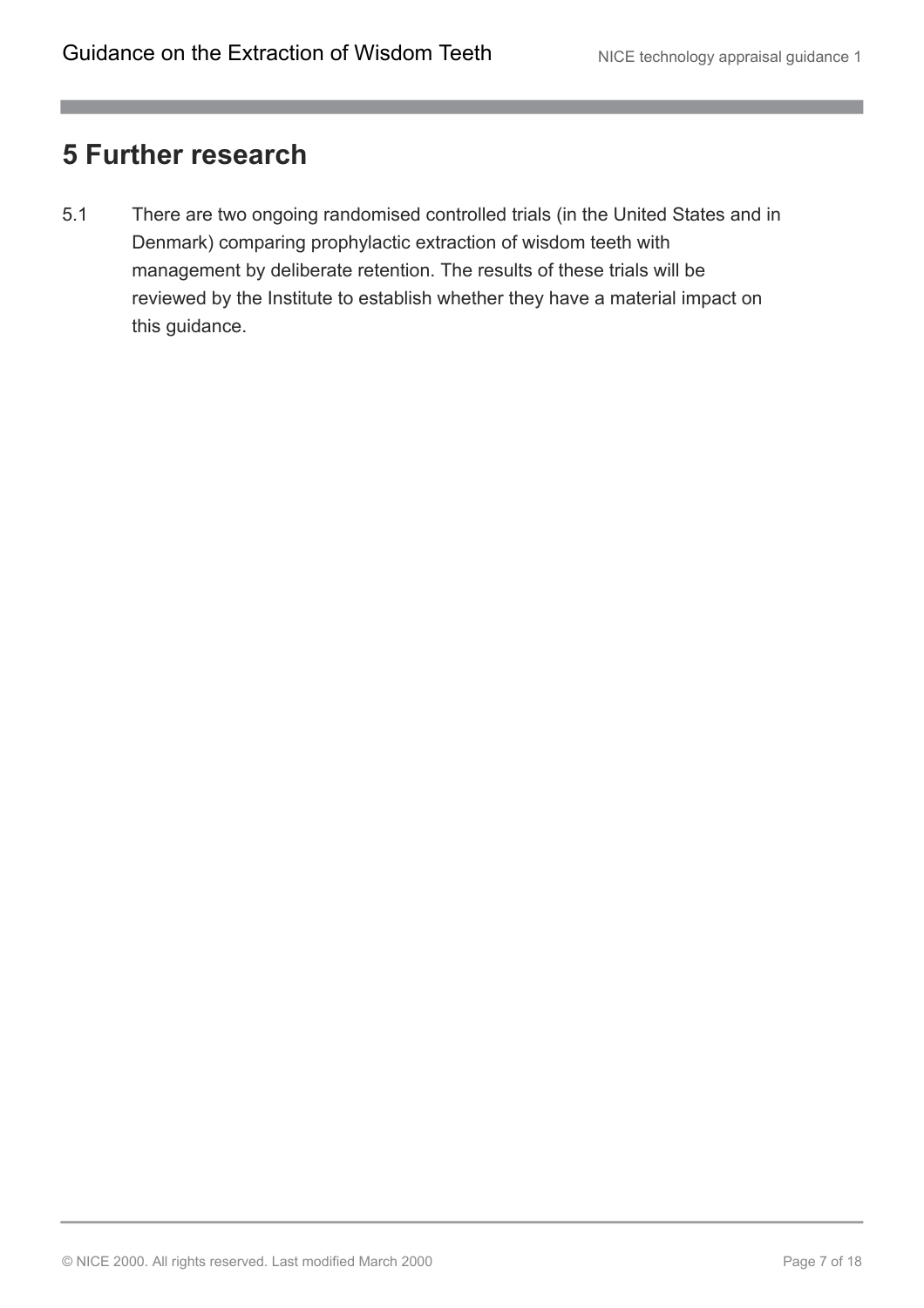### <span id="page-7-0"></span>**6 Implementation**

- 6.1 NHS trusts and dental practitioners should review their current practice against this guidance and use the audit advice set out below to prospectively collect data on individual practitioners' performance.
- 6.2 The position of individual patients, currently scheduled for extraction of wisdom teeth, should be reviewed. This may be possible through a case note review but there may be circumstances in which patients will need to be invited to attend a review clinic.
- 6.3 The patient information, attached to this guidance as [Appendix C](http://publications.nice.org.uk/guidance-on-the-extraction-of-wisdom-teeth-ta1/appendix-c-wisdom-teeth-removal-patient-notes), can be drafted into local information leaflets and could also be used to help inform patients, if it is necessary to issue invitations to attend review clinics.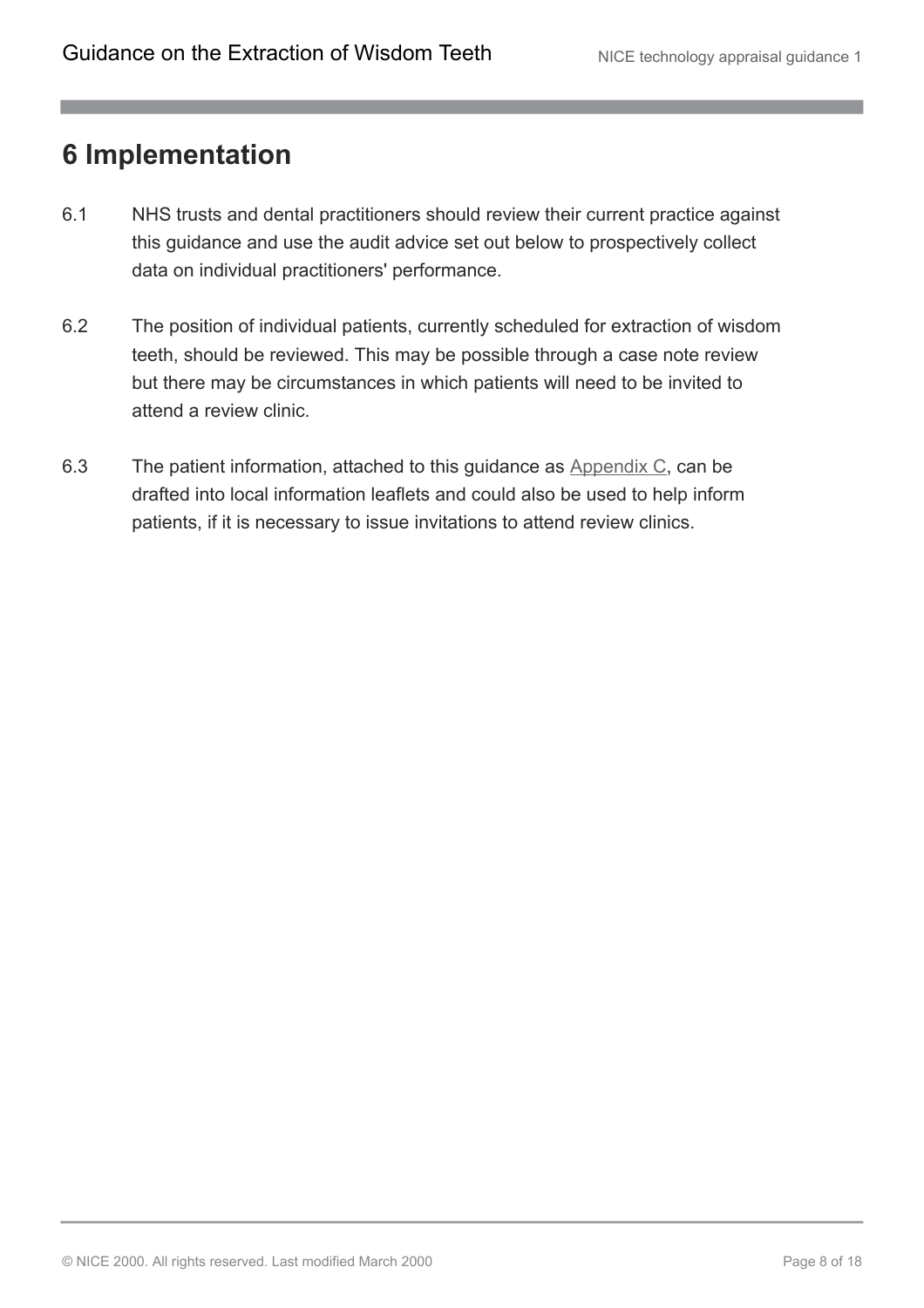### <span id="page-8-0"></span>**7 Clinical Audit Advice**

- 7.1 To enable dental practitioners to audit their own compliance with this guidance, it is recommended that all those who perform wisdom teeth extraction, should routinely record the indication for surgery and the diagnosis (see 1.3)
- 7.2 It is recommended that this information be incorporated into manual recording systems and consideration given to the establishment of appropriate categories in electronic record keeping systems in general practices and hospitals.
- 7.3 Prospective clinical audit programmes should record the proportion of extractions adhering to the criteria described in this guidance. Such programmes are likely to be more effective in improving patient care when they form part of the organisation's formal clinical governance arrangements and where they are linked to specific post-graduate activities.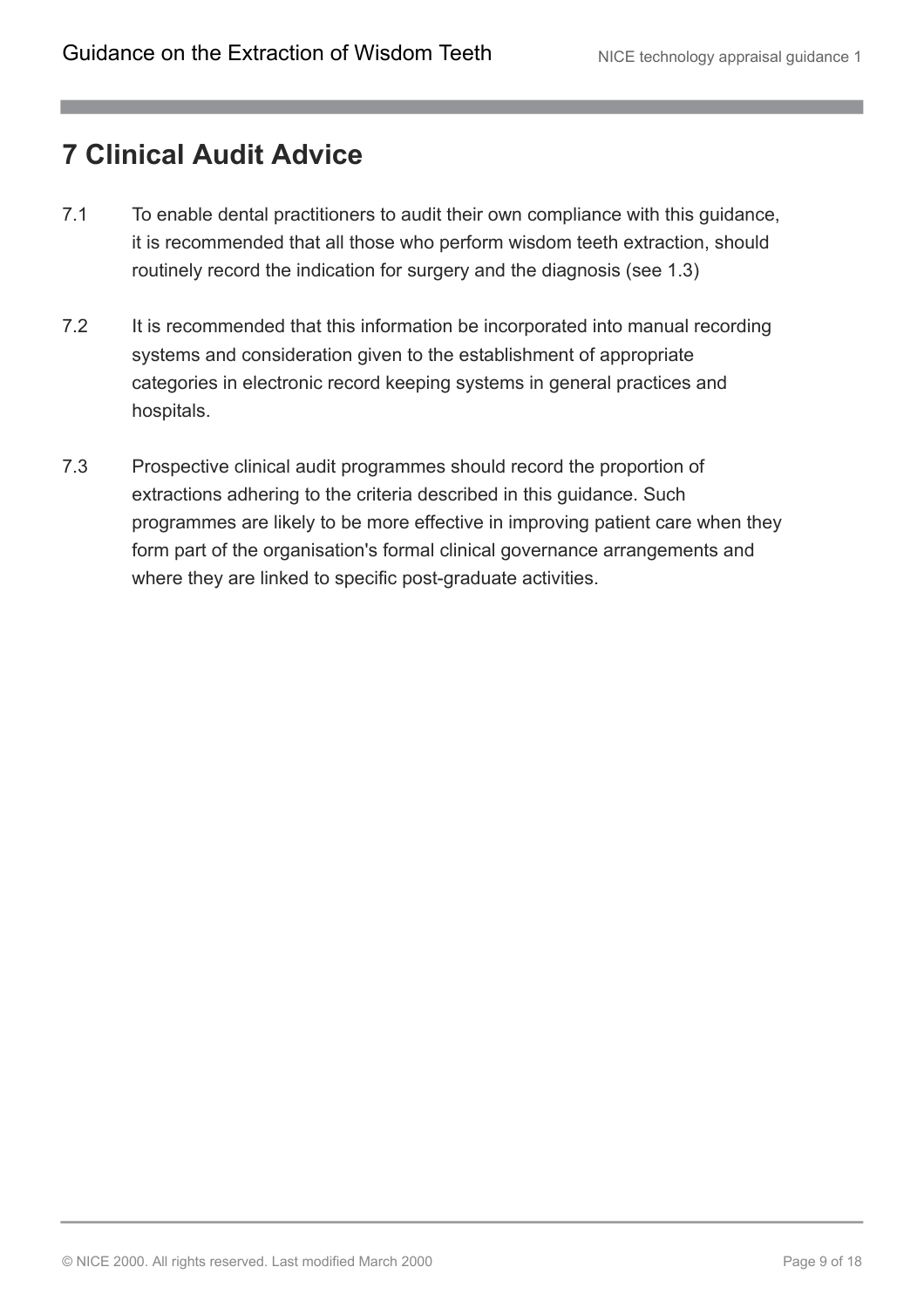m.

# <span id="page-9-0"></span>**8 Review of Guidances**

8.1 Information on the review of the guidance on this technology is available on the [NICE website.](http://guidance.nice.org.uk/TA1)

Andrew Dillon Chief Executive March 2000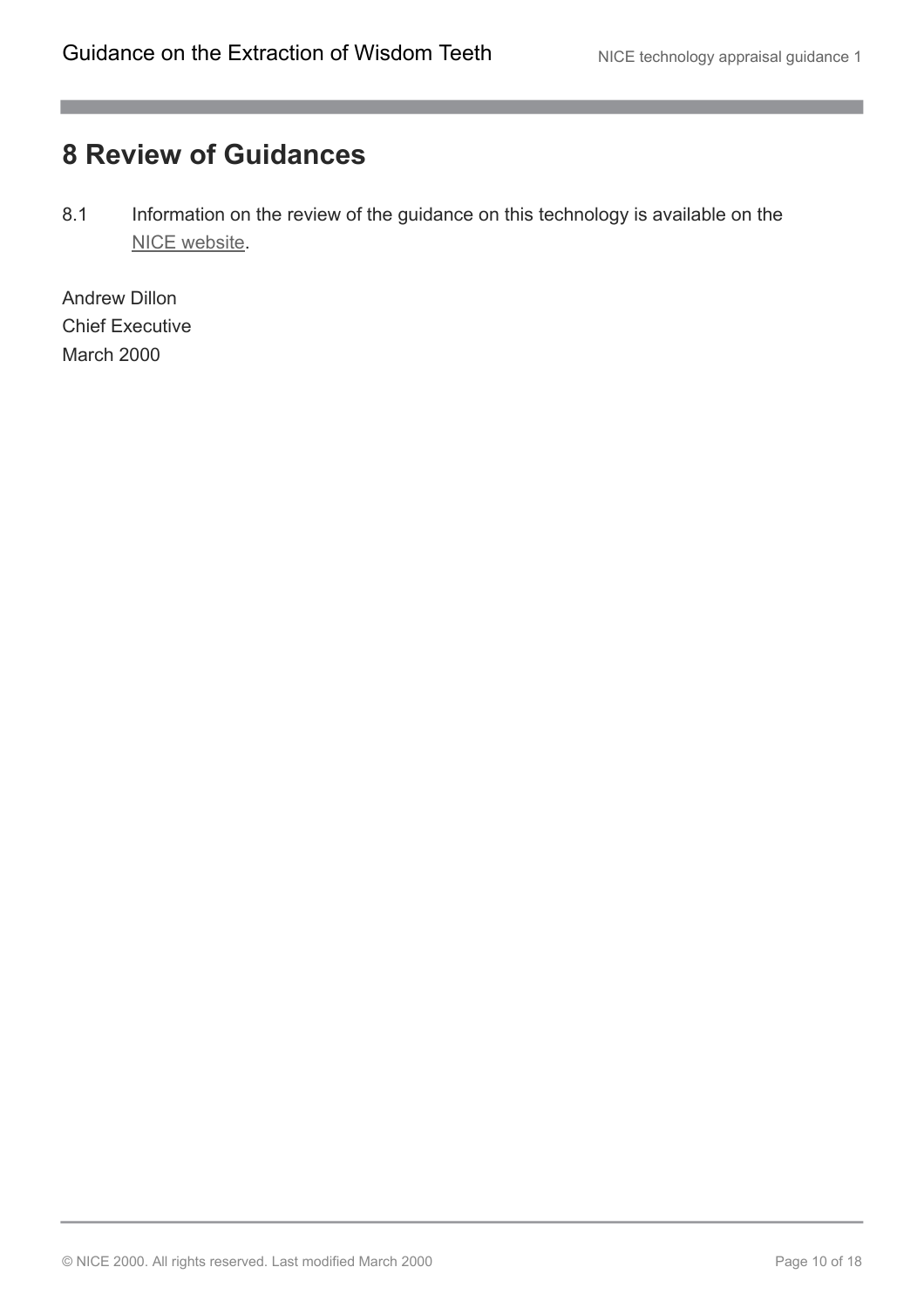# <span id="page-10-0"></span>**Appendix A. Appraisal Committee Members**

**Professor R. L. Akehurst** Dean, School of Health Related Research Sheffield University

**Professor David Barnett (Chairman)** Professor of Clinical Pharmacology University of Leicester

**Professor Sir Colin Berry** Professor of Morbid Anatomy St Bartholomew's and Royal London School of Medicine

**Professor Martin Buxton** Director of Health Economics Research Group Brunel University

#### **Professor Yvonne Carter**

Professor of General Practice and Primary Care St Bartholomew's and Royal London School of Medicine

**Dr Karl Claxton** Lecturer in Economics University of York

**Professor Duncan Colin-Jones** Professor of Gastroenterology University of Southampton

**Dr Nicky Cullum** Reader in Health Studies University of York

**Mr Chris Evennett** Chief Executive Mid-Hampshire Primary Care Group

**Ms Jean Gaffin** Formerly Executive Director National Council for Hospice and Specialist Palliative Care Service

**Mrs Sue Gallagher** Chief Executive Merton, Sutton and Wandsworth Health Authority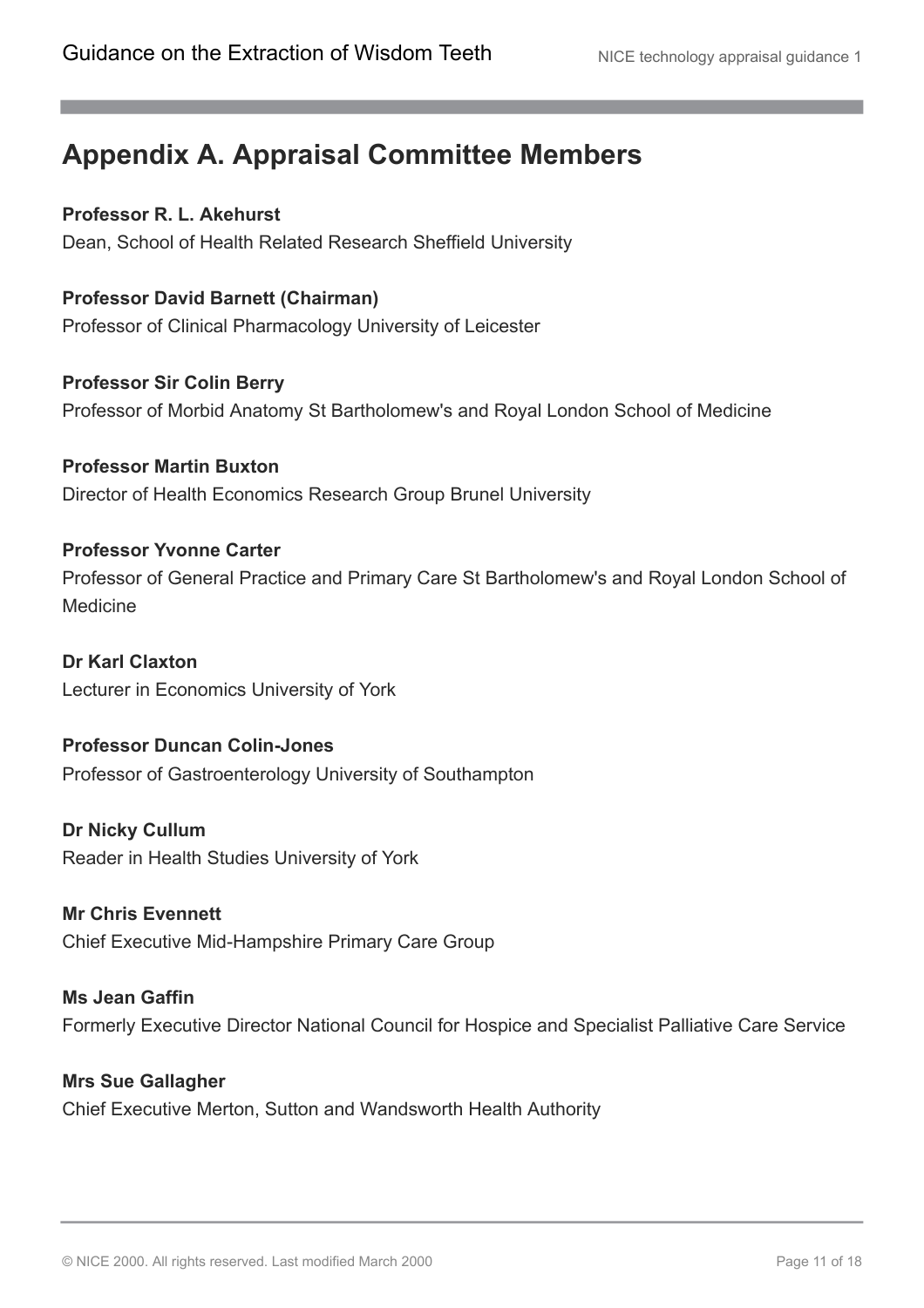**Dr Trevor Gibbs** International Medical Operations Director GlaxoWellcome R&D Ltd

**Dr Sheila Bird** MRC Biostatistics Unit, Cambridge

**Mr John Goulston** Director of Finance The Royal Free Hampstead NHS Trust

**Professor Philip Home** Professor of Diabetes Medicine University of Newcastle

**Dr Terry John** General Practitioner The Firs, London

**Dr Diane Ketley** Clinical Governance Programme Leader, Leicester Royal Infirmary

**Dr Mayur Lakhani** General Practitioner, Highgate Surgery, Leicester and Lecturer, University of Leicester

**Mr M Mughal** Consultant Surgeon Chorley and South Ribble NHS Trust

**Mr James Partridge** Chief Executive Changing Faces

**Professor Philip Routledge** Professor of Clinical Pharmacology University of Wales

**Professor Andrew Stevens** Professor of Public Health University of Birmingham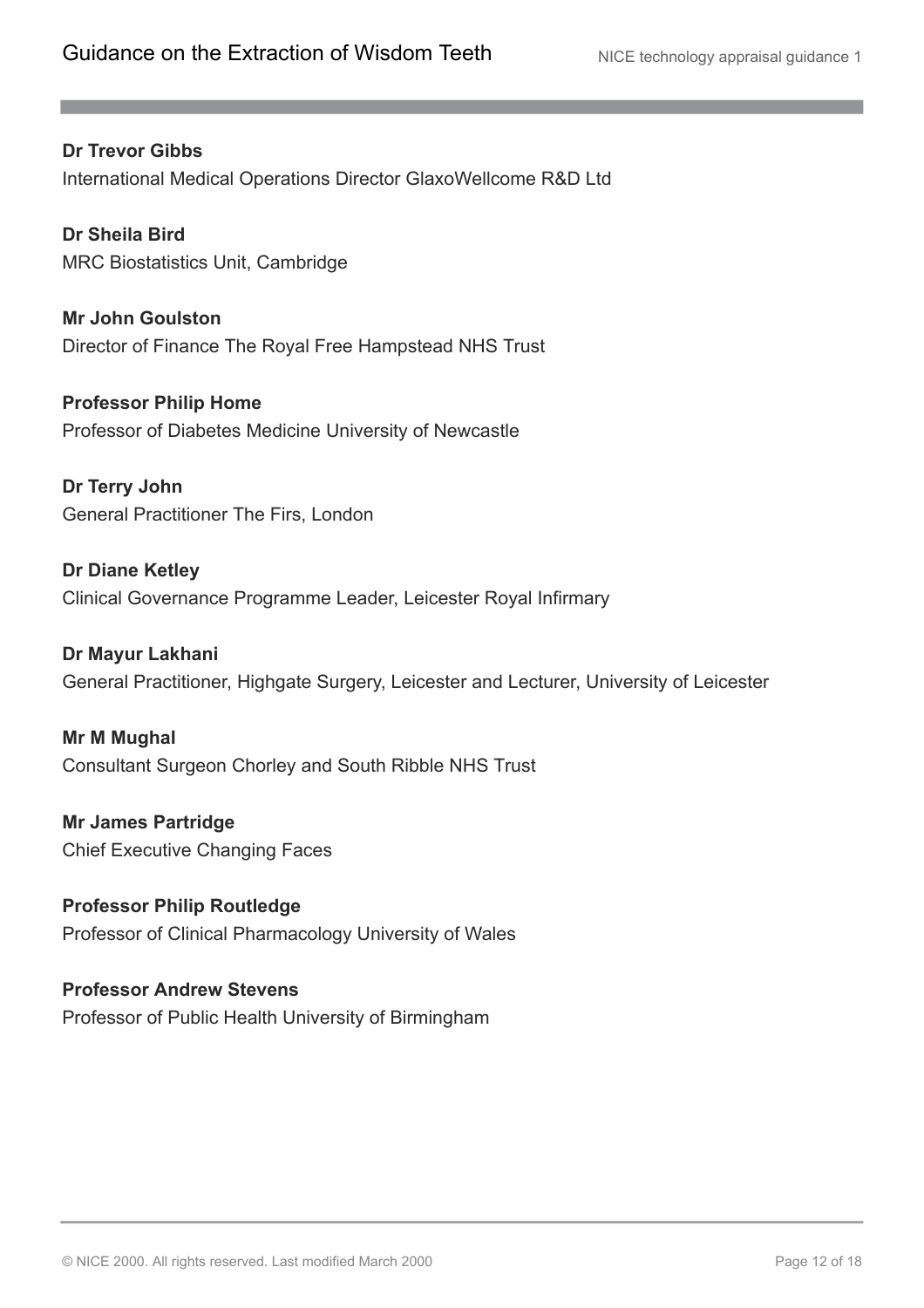# <span id="page-12-0"></span>**Appendix B. Documentation and Opinion Available to the Appraisal Committee**

**i) The following documentation was made available to the Appraisal Committee:**

#### **a) Assessment Report**

Song F, O'Meara S, Wilson P, Kliejnen J, Golder S. The effectiveness and cost effectiveness of the prophylactic removal of wisdom teeth. NHS Centre for Reviews and Dissemination, University of York; November 1999;

#### **b) Professional/Specialist group submissions;**

The Faculty of Dental Surgery, The Royal College of Surgeons of England. Birmingham Dental Hospital British Dental Association British Medical Association Dentistry 2000 – The British Dental Industry Association Royal College of Nursing

#### **ii) The following experts were invited to make submissions to the Committee:**

**a)** Mr David Kramer, Dental Surgeon & Principle, Marchgate Dental Practice.

**b)** Professor Robin Seymour, Head of Department of Restorative Surgery, Dental School, Newcastle upon Tyne.

**c)** Mr John Lowry, the Department of Maxillofacial Surgery at the Royal Bolton Hospital.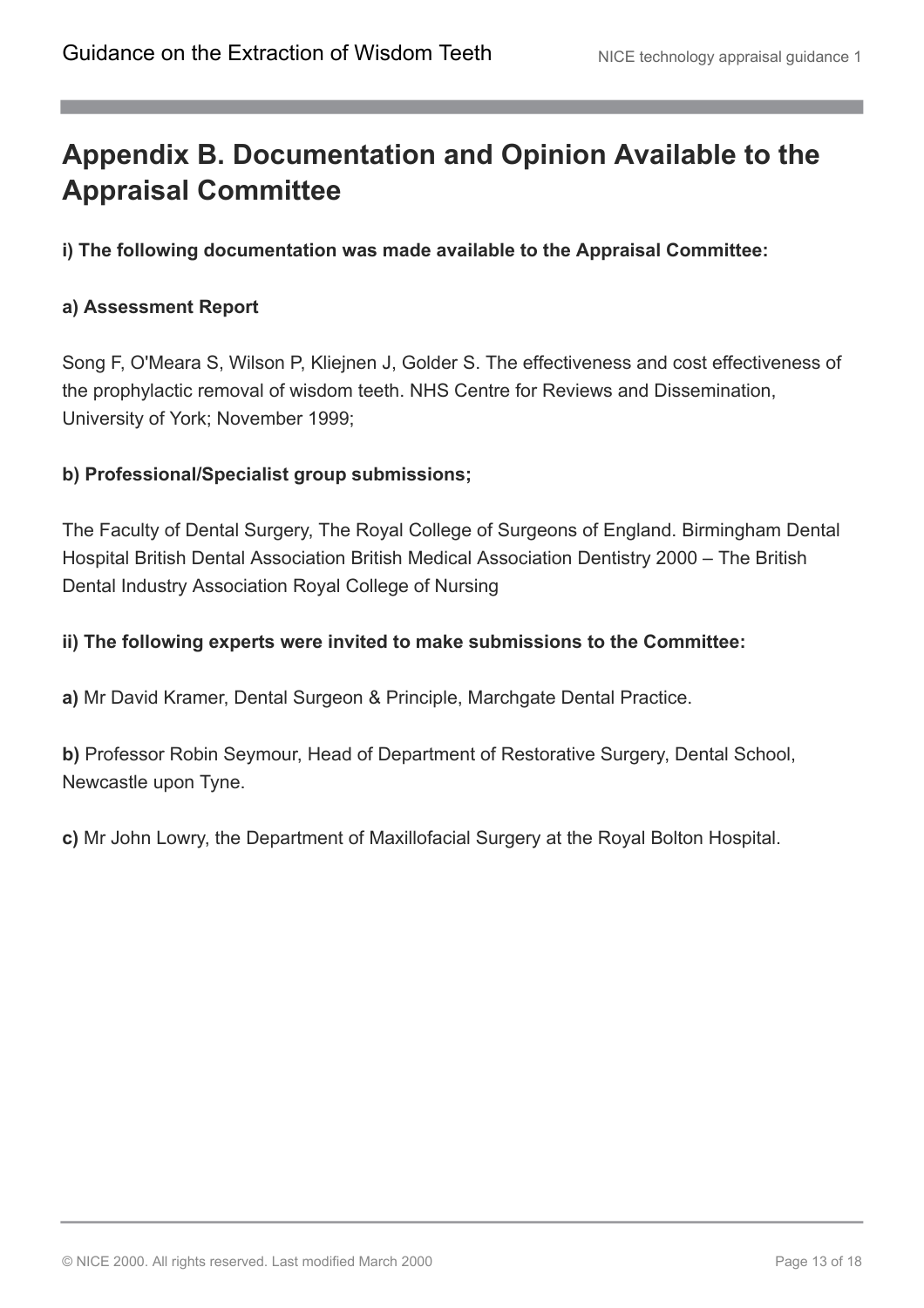# <span id="page-13-0"></span>**Appendix C. Wisdom Teeth Removal – Patient Notes**

# <span id="page-13-1"></span>*What is NICE guidance?*

The National Institute for Clinical Excellence (NICE) is a part of the NHS. It has a team of experts who produce guidance for both the NHS and patients on medicines, medial equipment and clinical procedures.

When the Institute evaluates these things, it is called an appraisal. Each appraisal takes around 12 months to complete and involves the manufacturers of the technology, patient groups and professional organisations.

NICE was asked to look at wisdom teeth removal and provide guidance to the NHS which will help dentists and surgeons decide when wisdom teeth should be removed.

# <span id="page-13-2"></span>*What are Wisdom Teeth and why are they operated on?*

Adult teeth normally come through from the age of 6 upwards, with the wisdom teeth being the last to arrive (usually between the ages of 18 & 24 years).

Sometimes, as wisdom teeth come through they cause problems. The term used to describe wisdom teeth that don't come through normally is impacted wisdom teeth. Two reasons for this are a lack of space, or other teeth being in the way.

For most people, impacted wisdom teeth cause no problems at all, but some people can suffer problems such as inflammation of the surrounding gum, a higher risk of tooth decay, gum disease in other teeth, and possibly problems with teeth in later life.

Removal of wisdom teeth is one of the most common operations carried out in the UK. Impacted wisdom teeth have sometimes been removed whether or not they were causing problems. There is no reliable evidence to suggest that operating on impacted wisdom teeth that are not causing problems has any benefit for the patient.

In fact every operation has some risk.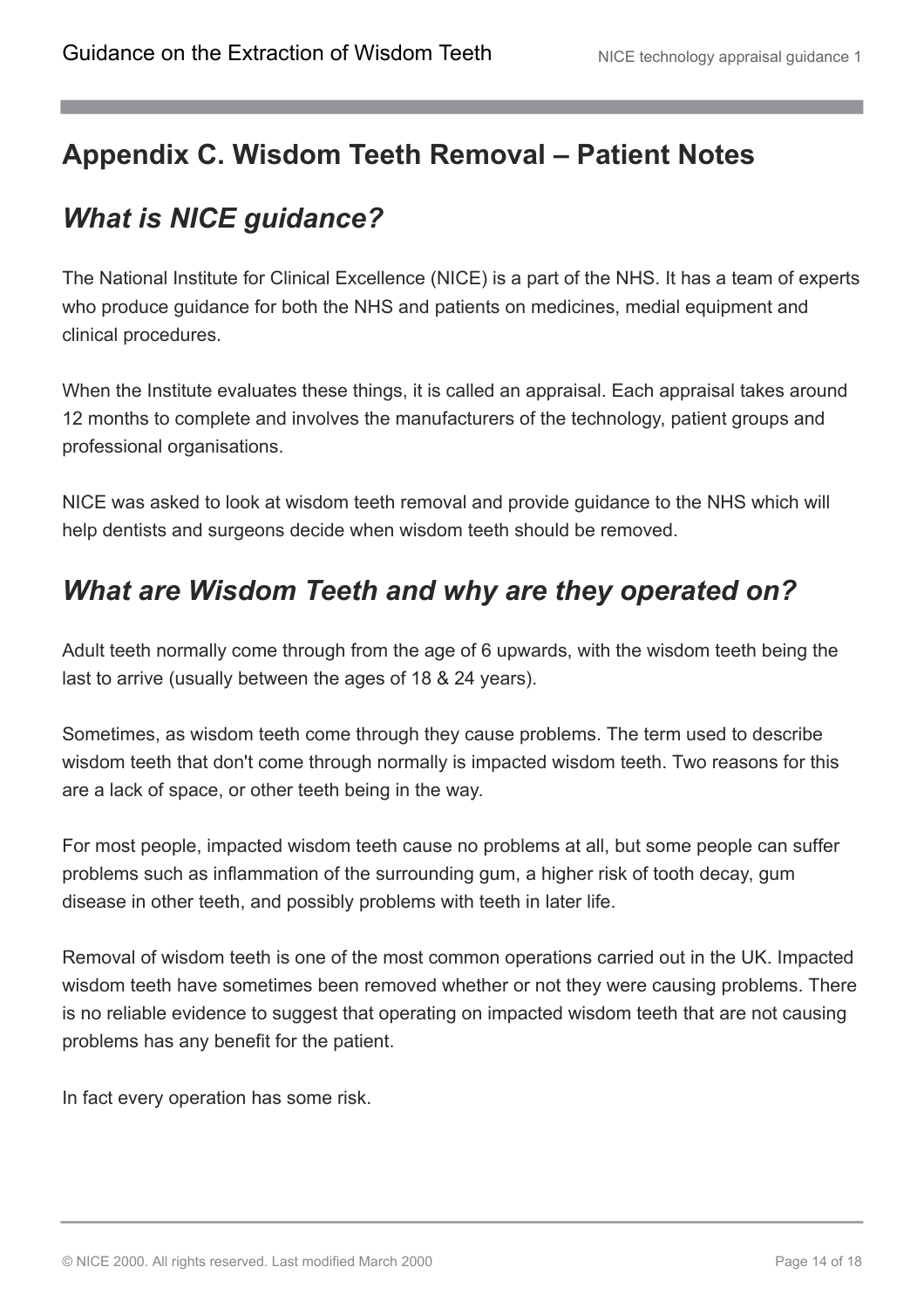### <span id="page-14-0"></span>*What do NICE recommend about the removal of Wisdom Teeth?*

Based on the evidence, NICE has recommended to the NHS that:

1. Impacted wisdom teeth that are free from disease (healthy) should not be operated on. There are two reasons for this

a) There is no reliable research to suggest that this practice benefits patients

b) Patients who do have healthy wisdom teeth removed are being exposed to the risks of surgery.

These can include:

- nerve damage
- damage to other teeth
- infection
- bleeding and, rarely, death

Also, after surgery to remove wisdom teeth, patients may:

- have swelling and pain
- be unable to open their mouth fully

2. Patients who have impacted wisdom teeth that are not causing problems should visit their dentist for their usual check-ups.

3. Only patients, who have diseased wisdom teeth, or other problems with their mouth, should have their wisdom teeth removed.

Your dentist or oral surgeon will be aware of the sort of disease or condition which would require you to have surgery. Examples include: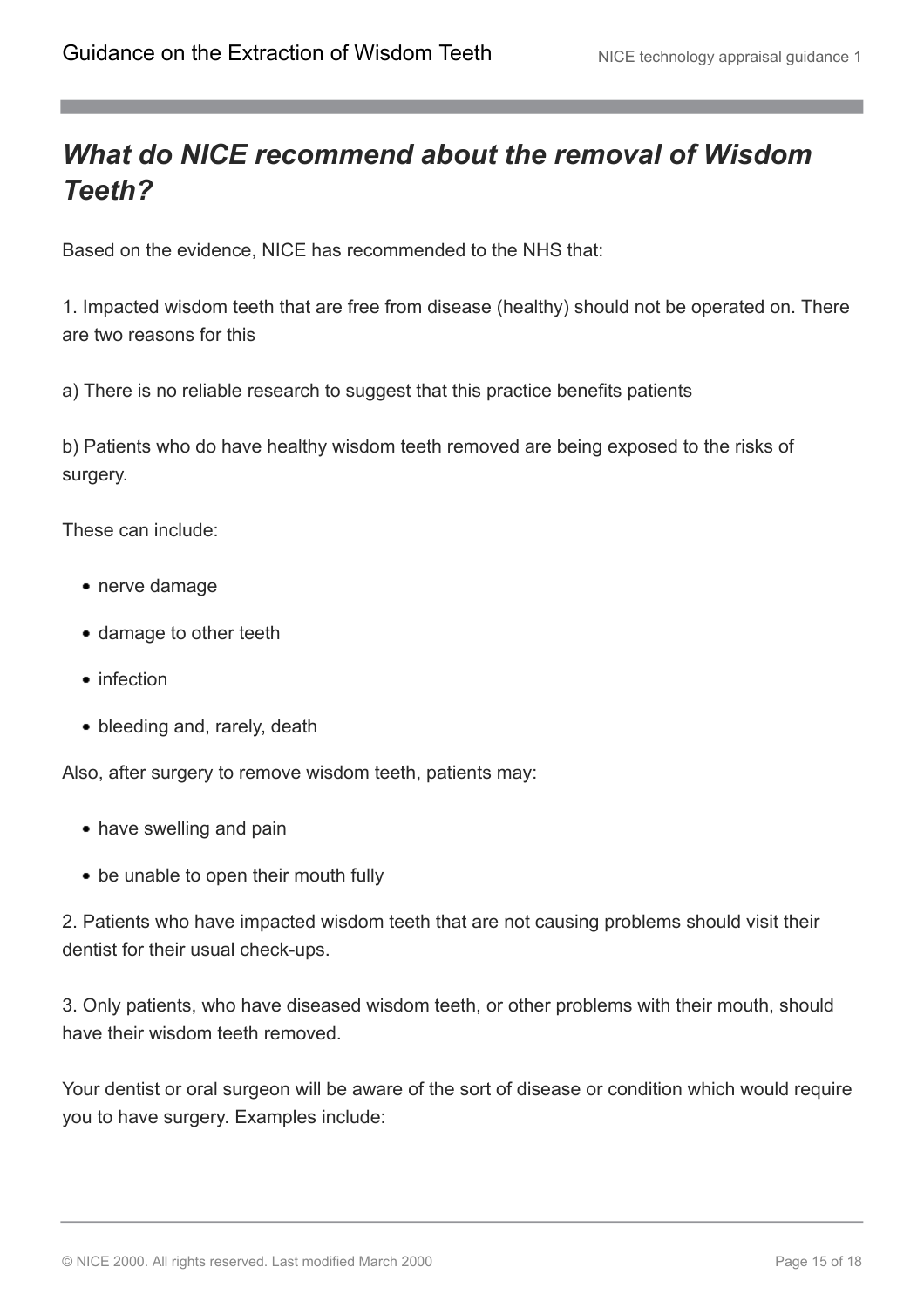- untreatable tooth decay
- abscesses
- cysts or tumours
- disease of the tissues around the tooth
- if the tooth is in the way of other surgery

# <span id="page-15-0"></span>*What should I do?*

If you or a member of your family or someone you care for are having problems with their wisdom teeth you should discuss this with your dentist or surgeon.

# <span id="page-15-1"></span>*Will NICE review its guidance?*

Yes. The guidance will be reviewed in March 2003.

There is further research underway in this area. The results of this will be reviewed by NICE to decide if this guidance needs to be updated before 2003.

# <span id="page-15-2"></span>*Further information*

Further information on [NICE](http://www.nice.org.uk/), and the full guidance issued to the NHS, is available on the NICE [website.](http://www.nice.org.uk/)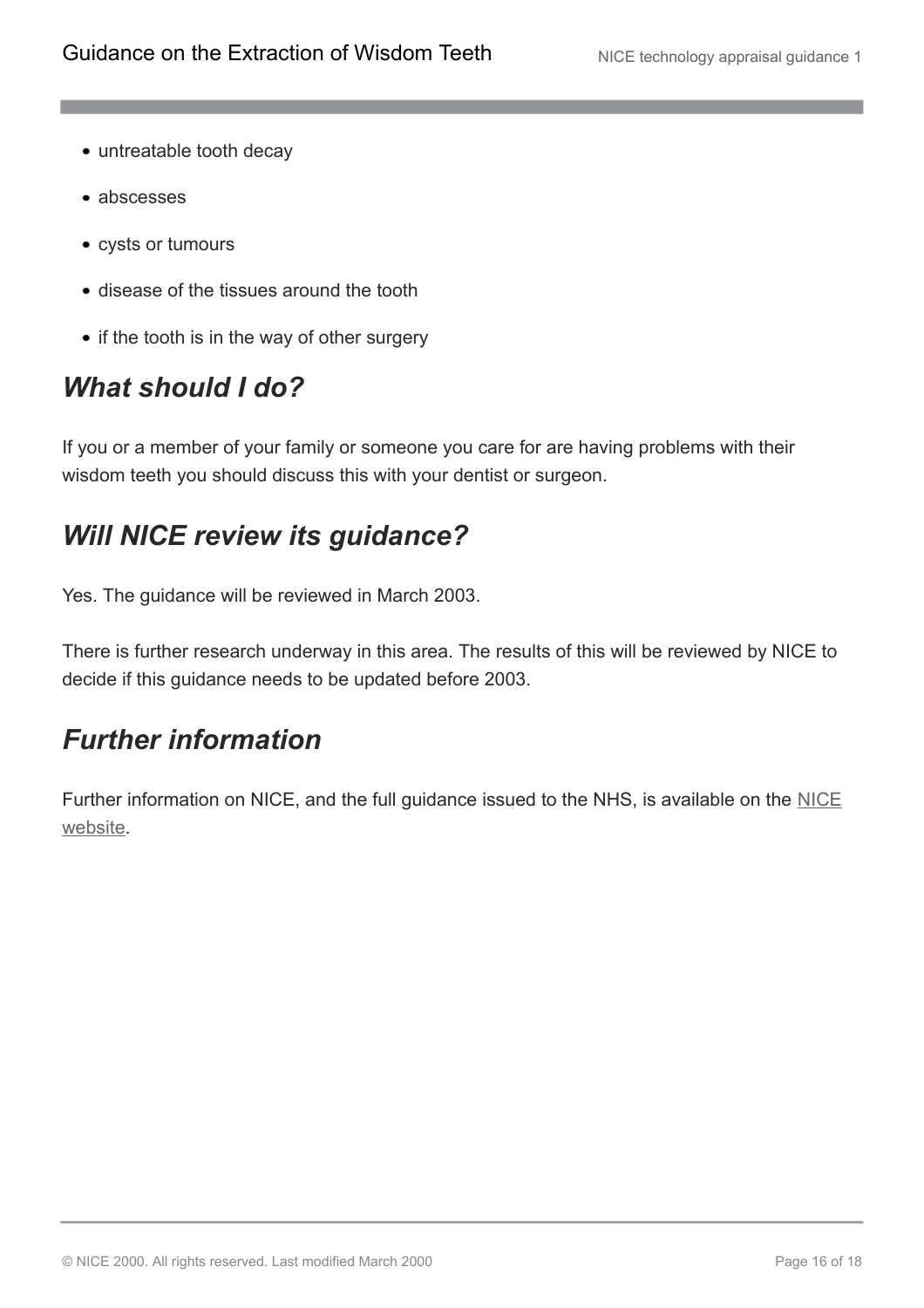m.

# <span id="page-16-0"></span>**Changes after publication**

**March 2014:** minor maintenance

**March 2012:** minor maintenance